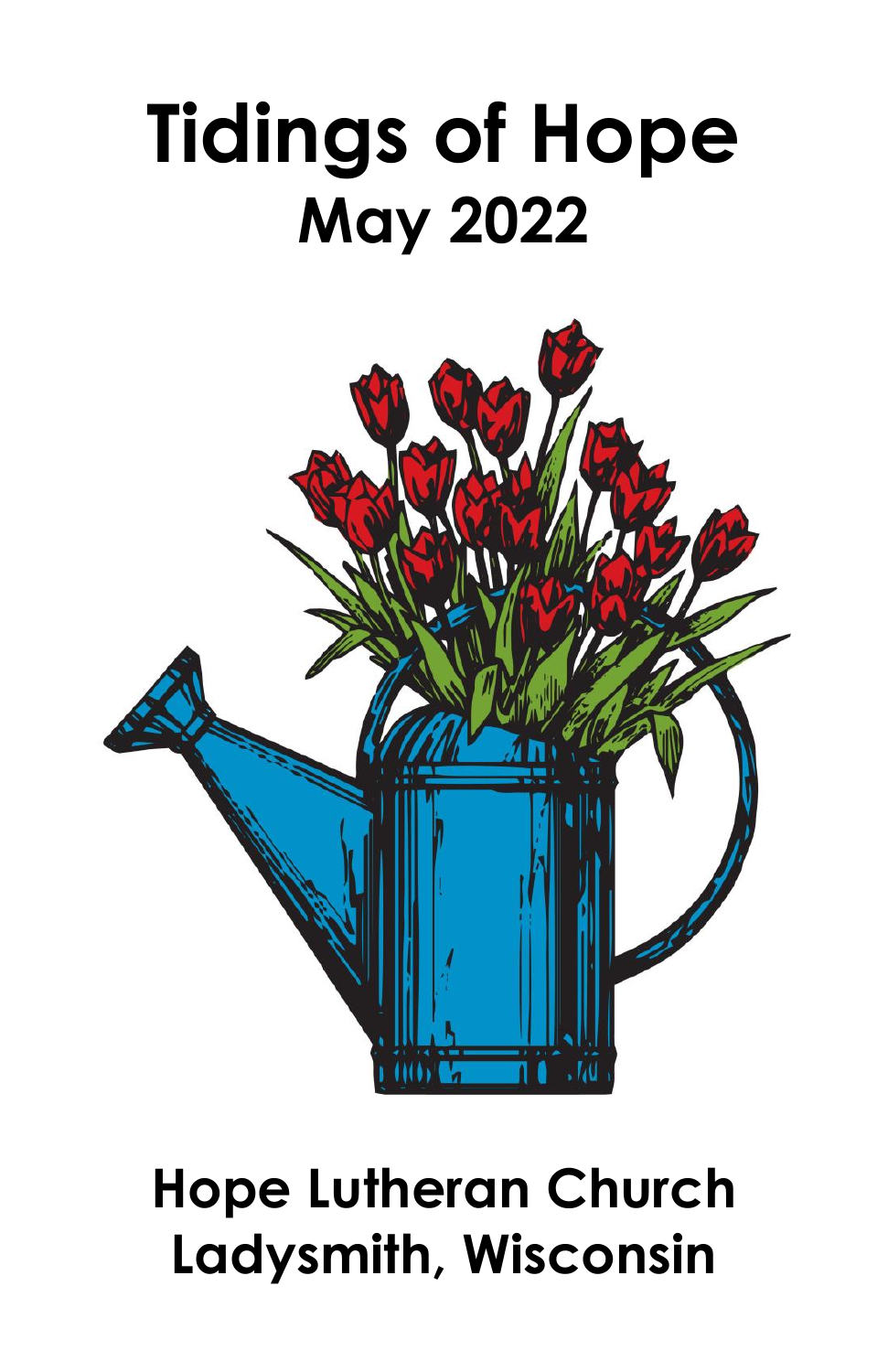# Tidings of Hope

Information & Inspiration

#### May 2022

#### **Workers for the Harvest Field**

By Pastor Christopher Martin

(Jesus said) The harvest is plentiful, but the laborers are few. Therefore pray earnestly to the Lord of the harvest to send out laborers into his harvest." (Luke 10:2)

One of the biggest challenges that face congregations of the North American Lutheran Church (NALC) today is a looming shortage of Pastors. It is projected that within the next 10 years, 200-300 of our pastors who are actively serving our congregations today will be retiring, and our seminary system is currently producing 8-10 new pastors every year. In addition, we continue to see new NALC congregations being organized across the continent, and established congregations coming into the NALC from other Lutheran churches and needing to call pastors as well. As you can see, with math looking like this (and this does not even take into account pastors who die in office or leave the ministry for reasons other than retirement), we have a crisis that is already starting to affect the Church.

Today, we have 70 congregations across the NALC that are actively engaged in the process of calling a Pastor, and the average time it takes to fill those vacancies is becoming longer and longer, simply because we don't have enough pastors to go around. While there is, and will continue to be, an increase of two and three point parishes forming or staying together, that alone will not solve the problem of the looming shortage of pastors to serve our congregations in the coming years.

So, what's the answer? And how can you, God's people at Hope and Glen Flora Lutheran Churches, help?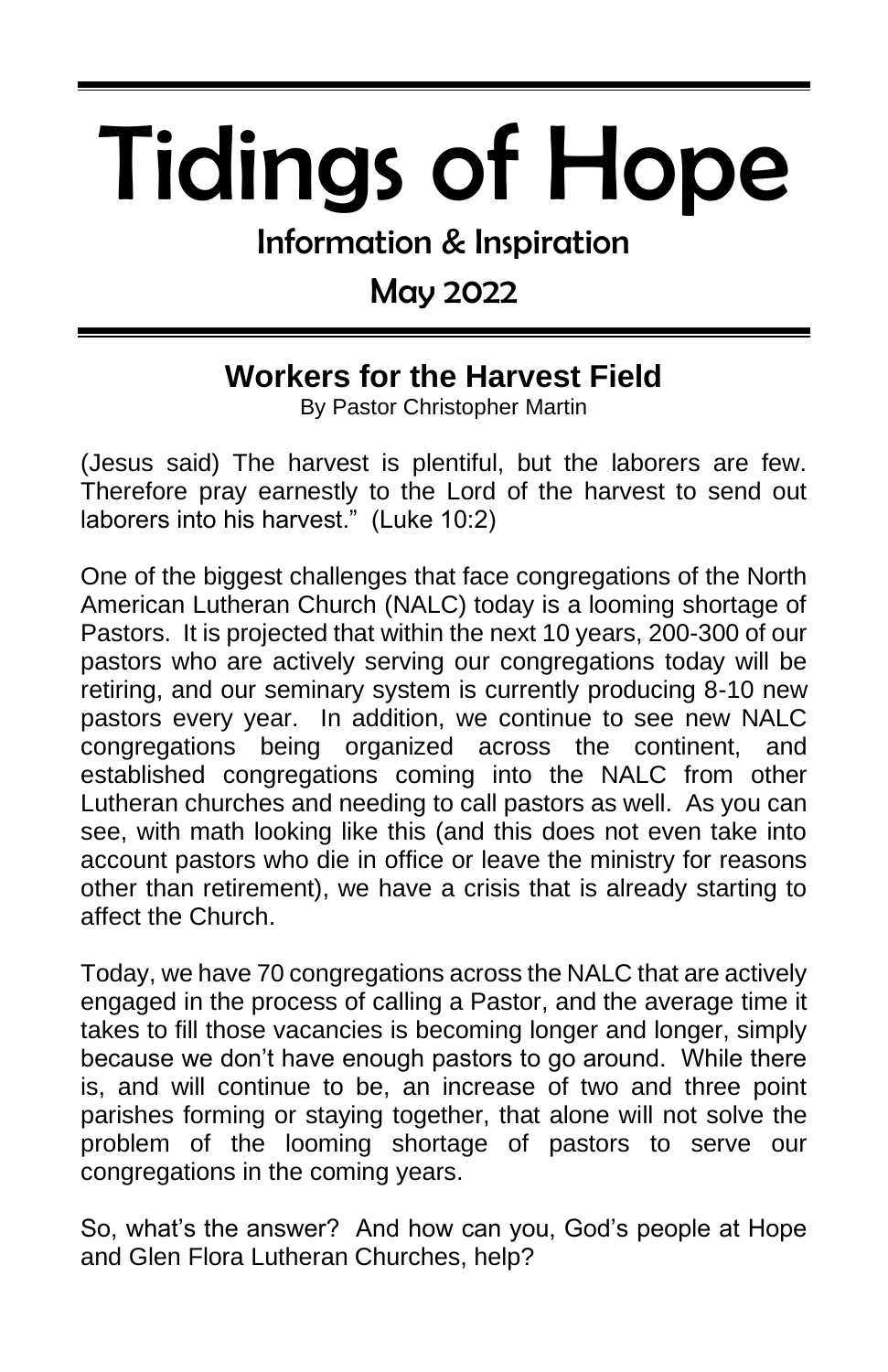*(Pastor's column, cont.)*

I draw you to the words of Jesus in Luke 10 I quoted at the beginning of this article as He prepares to send 72 of His followers ahead of Him into the towns and villages He was planning to visit. Even with 72 people commissioned to do this important work for the Kingdom, there will always be a need for more, and we are to pray that the Lord will raise up workers!

With this in mind, there are several action steps that you and I, God's people at Hope and Glen Flora, can take to help raise up workers for the Kingdom of God in our Church in the coming years.

First, I want to encourage each and every one of you to be intentional in praying that the Holy Spirit will raise up faithful Pastors to serve the North American Lutheran Church in the years to come, and pray for our congregations in the NALC who are currently in the process of calling a new Pastor.

Second, do you know of someone who has gifts that might serve the church well as a Pastor, or in diaconal (Word and Service) ministry? If you do, don't wait for that person to express an interest in serving professionally in the church. Ask them to prayerfully consider such and have them come visit with me about the possibilities. We have some opportunities in the NALC to assist with the discernment process.

Third, if you personally are thinking about if God is calling you to serve in professional ministry, come visit with me. I would be honored to accompany you on this discernment journey, even if it ends with you realizing that you're called to serve our Lord Jesus in the vocations in life you currently hold.

And finally, let's not forget something important: the work of Ministry in a congregation is not simply something you "hire" out to the Pastor. It is very much your work, too! Each one of you have been given spiritual gifts for the building up of God's kingdom. Ask yourself what can you do to help with the ministry of this church? How can you share Jesus Christ with someone in your life? What might you offer of your time and your talent to help with the things we do in Christ's name in this community, or that we could possibly start doing in the future? I've had a couple of conversations with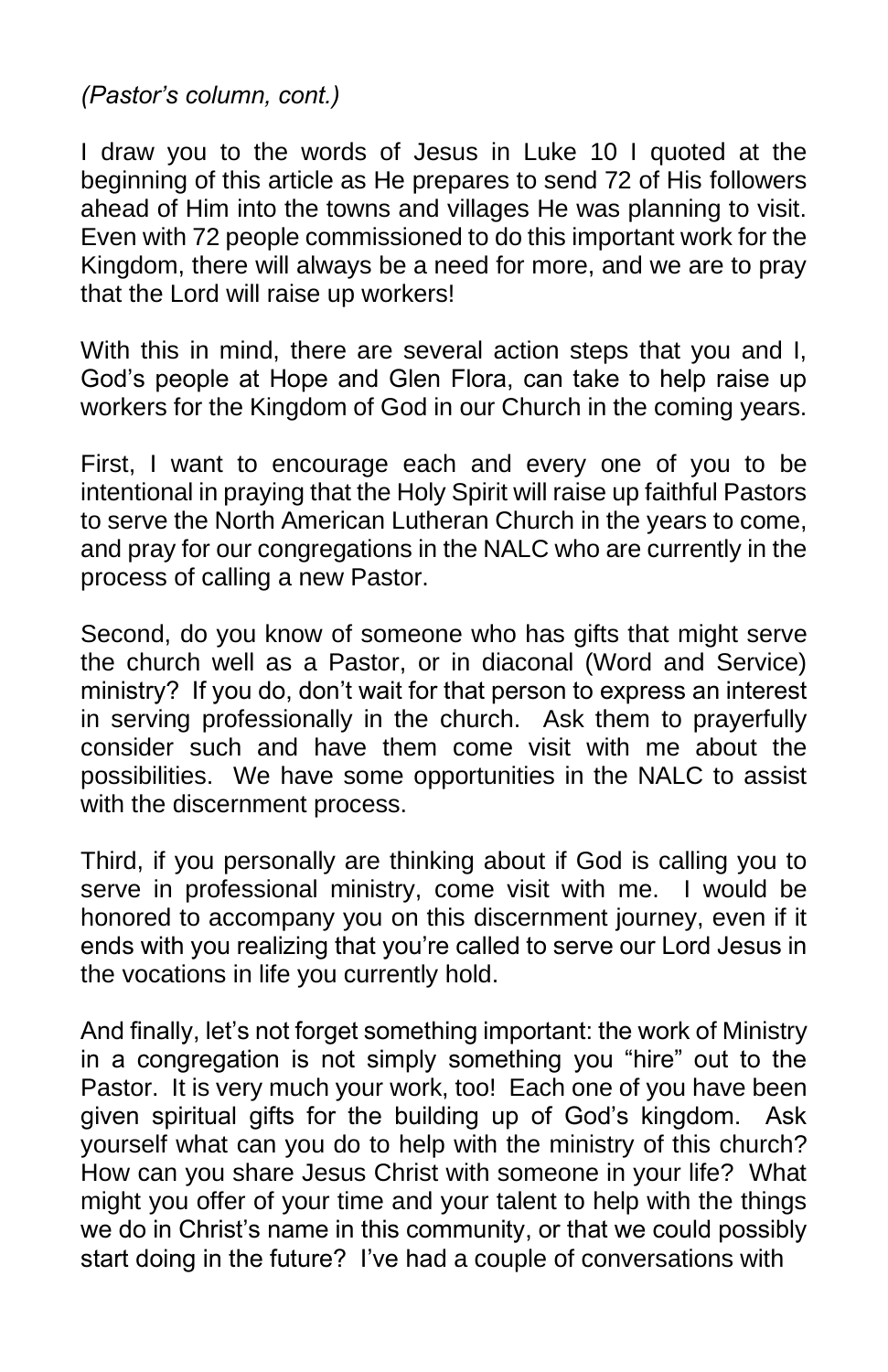*(Pastor's column, cont.)*

some of you already who are taking on a new ministry that you never saw yourself doing, but now feel called to do. I'd love to hear more stories of this as we move forward.

I personally want to thank each and every one of you who pray for me and for my family on a regular basis. I will say I have never felt more prayer support from a congregation or parish I served as I have from you at both churches. Please continue to do that, I can't do this work without you! But I also want to challenge you to continue to be on the lookout for those who might have gifts for ministry that we could raise up for service in the Kingdom of God whether it is in ordained ministry, or simply in something we're doing in our own congregations. Thank you on behalf of the North American Lutheran Church for your prayers, and for your help in raising up the next generation of servants in the Kingdom of God.

#### **Sunday School**

The Sunday School year is almost over and we would like to take this opportunity to thank those who made Sunday School possible: Heidi Jo Sovacool (teacher), Sarah Solberg (substitute teacher), Chris Holtebeck and Lisa Borman (special music), the Youth Education Committee, and the parents who sent their children to Sunday School and who helped out in a variety of ways.

The Sunday School children started the year with memorization verses. Throughout the year they have studied Bible stories from both the Old and New Testaments. They participated in the Christmas pageant and will be providing special music at the worship service on May 1. The last day of Sunday School will be May 8.

#### **Vacation Bible School**

Plans are in the works for Vacation Bible School. VBS will be a oneday event this year on Wednesday, July 27. Please watch for more information coming soon! Volunteers are needed. If you would like to help out with VBS or have questions, please contact Jana Nyhagen (715-781-4567).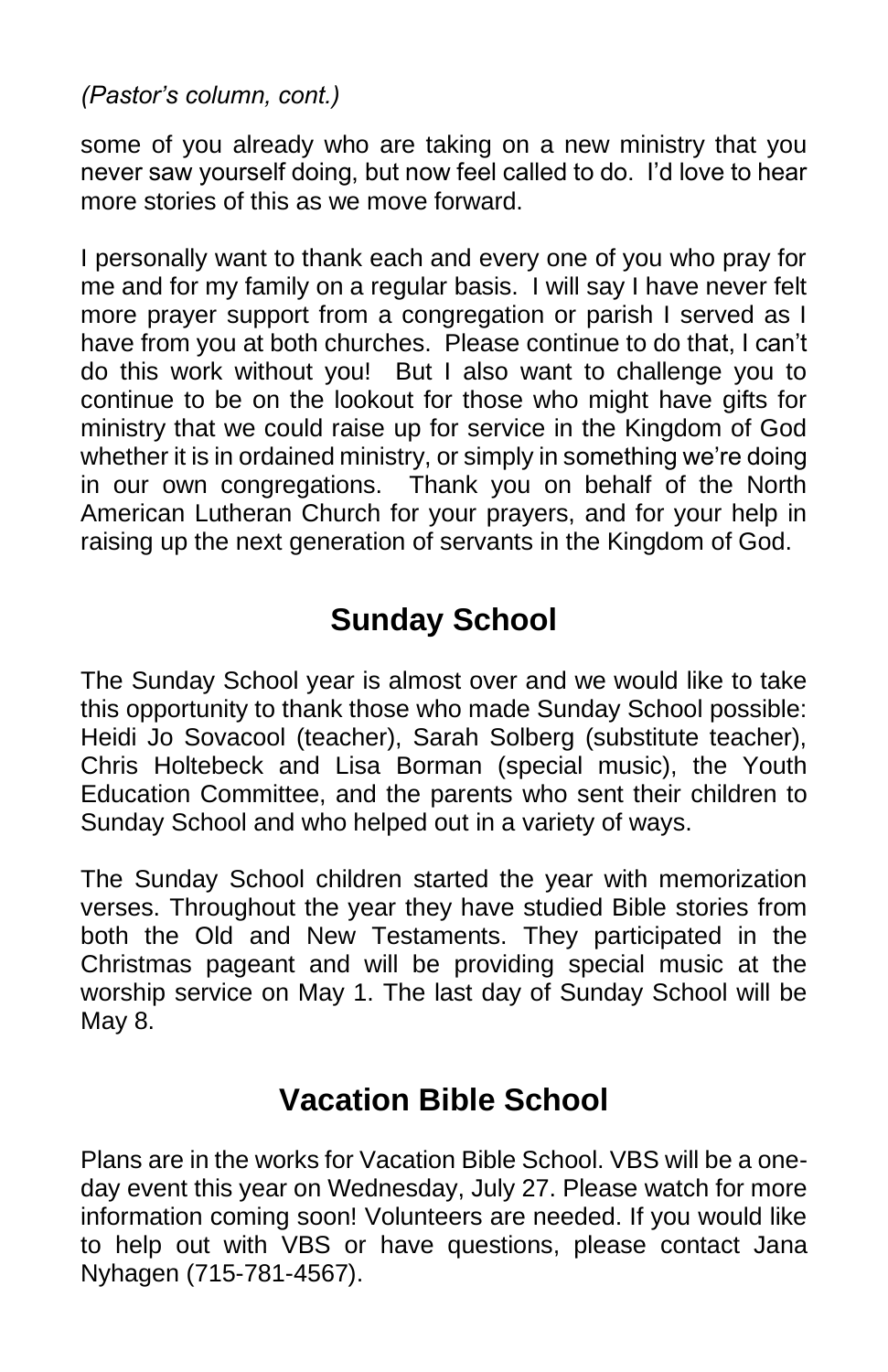

**Graduate Recognition Sunday**



Graduate Recognition Sunday will be held on May 22. On this day we will be recognizing the graduating high school seniors from our church family. A reception in their honor will be held in the fellowship hall following the worship service. If you have a graduating senior and did not receive a letter in the mail, please contact the church office.

#### **Adult Education & Fellowship Opportunities**

**Sunday Bible Study:** The "PAPA Prayer" study continues on May 1 & 8 at 10:30am in the Fireside Room.

**Study of the book of Job:** Pastor Martin will lead a study on the book of Job on Fridays, May 6 & 20 at 1:00pm in the fellowship hall.

**Book Group:** The book group will meet on May 15 at 10:30am in the Fireside Room to discuss A Searching Heart by Janette Oke.

**Lunch of the Month:** This month's "Lunch of the Month" will actually be breakfast/brunch. We'll be heading to the Holcombe Café on Thursday, May 26. If you'd like to carpool, please meet in the church parking lot at 9:40am. Please contact Kathy Ducommun for more information.

**Healing Seminar:** The healing seminar led by Twyla Lund will be held on May 7, 14, 21, & 28 from 9:00am-1:00pm in the fellowship hall.

**Men's Breakfast:** Men of Hope meet for breakfast and devotions each Thursday at 7:00am at the Ladysmith Family Restaurant. All men of Hope are welcome.

#### **Home Communion**

Our Home Communion team delivers Holy Communion to members who are unable to attend church in person. If you are or know of a homebound member who would like to receive Holy Communion, please contact the church office.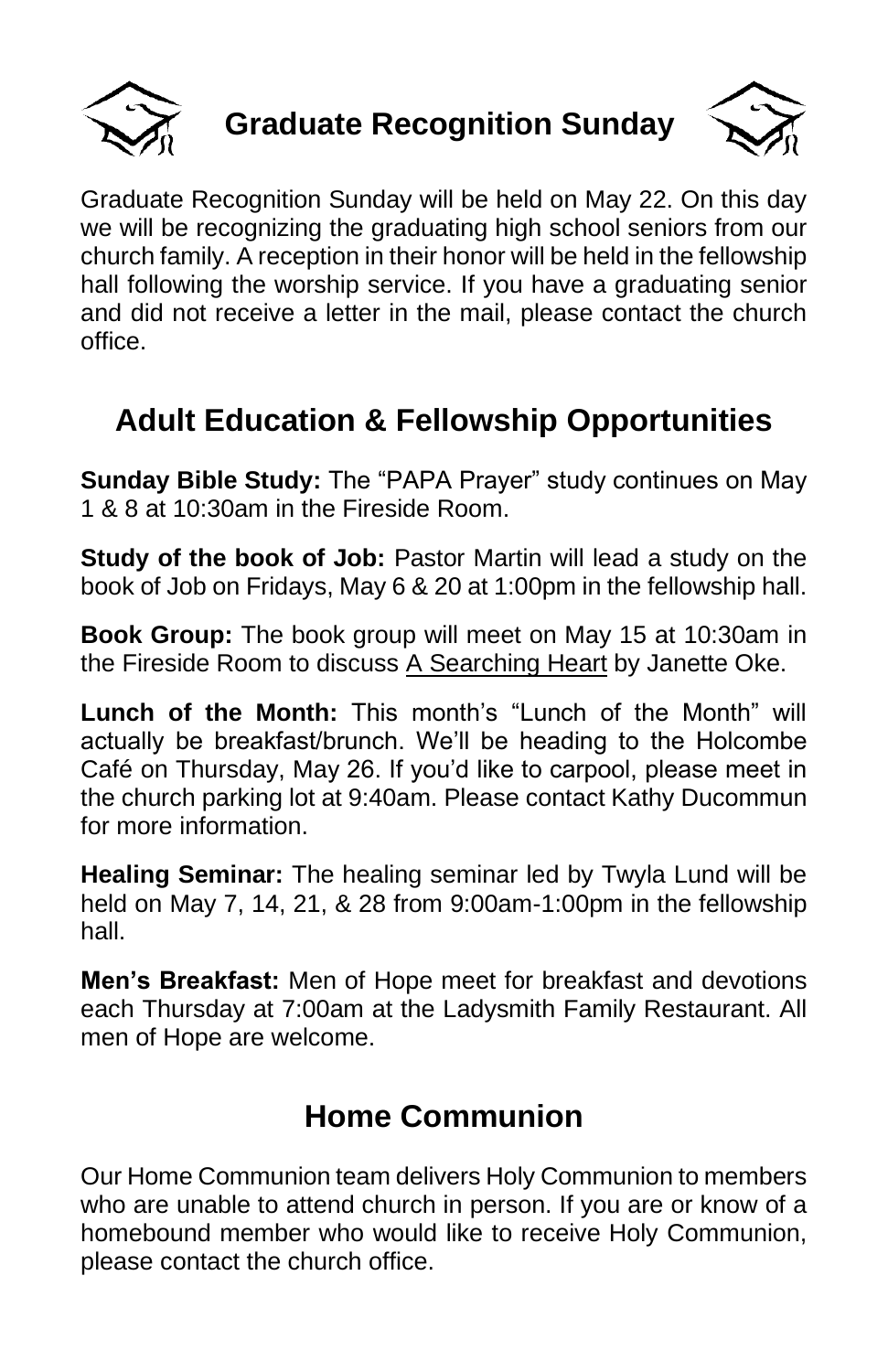

**Hope Lutheran Church Women**



**Monthly Meeting:** The HLCW will hold their monthly meeting on Thursday, May 19 at 9:30am. All women of Hope are welcome to attend!

**Quilting:** The quilting group will meet on Tuesday, May 24 beginning at 9:00am. There are jobs for all skill levels. If you can stay the whole day, please bring a sack lunch. Quilt squares are also available to be sewn at home. Questions? Contact Karen Skeels (715-452-5444).



Farmer's Market Booth

Hope Lutheran Church will again have a booth at the Saturday Farmer's Market in Ladysmith this season. Items needed for our booth are baked good (nothing that needs refrigeration), garden produce, crafts, and religious materials for kids and adults. We will also need volunteers to do setup and take down and to greet Farmer's market customers. If you can help out in any way, please contact a member of the Congregational Care & Outreach Committee (George Lawrence, Nancy Bartig, Diane Doke, Bev Dukerschein, Chris Holtebeck, Aileen Tauchen).

#### **GriefShare**

GriefShare, a faith-based, lay-led 13-week program for those who have lost a loved one through death, will be held here at Hope beginning in October. The sessions are 90 minutes with each week covering a different topic. We are currently looking for people interested in becoming facilitators. Training will be provided. If you are interested or would like more information, please contact Aileen Tauchen or George Lawrence.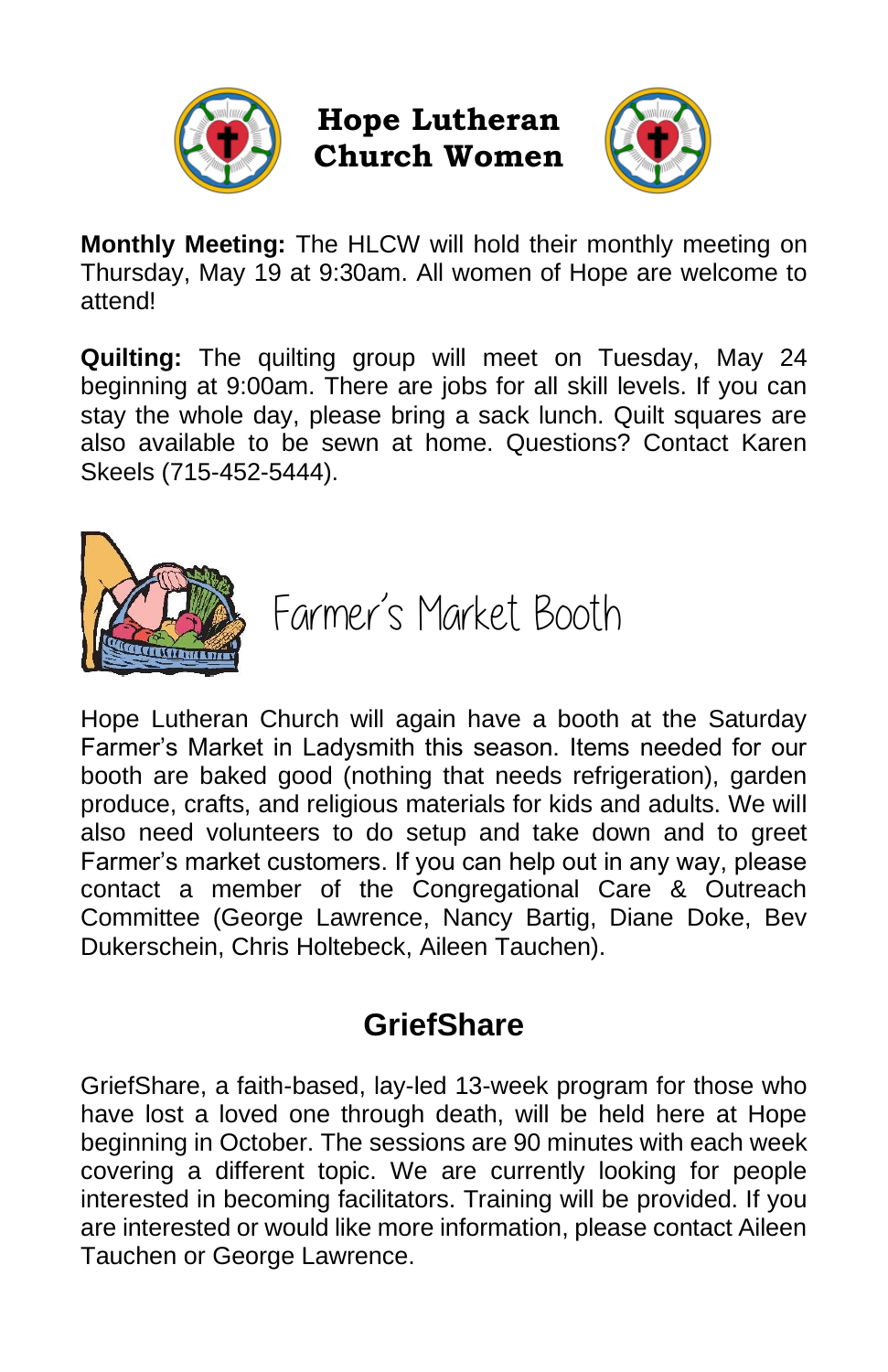

Items for the weekly bulletin are due in the church office no later than noon on Wednesday. Items for the June newsletter are due in the church office by May 17.

The preferred method of submission is via email [\(hlcladysmith@gmail.com\)](mailto:hlcladysmith@gmail.com) or electronic file. Items may also be left in the office mailbox or dropped off at the office during office hours.

#### **Change of Address and/or Phone Number?**

If you have had a change in address or phone number, please notify the church office of these changes, especially if you no longer use a landline phone. Also, in an effort to improve communication we are seeking email addresses for members of the congregation. If you would like to have your email address added to the list, please send it to the church office.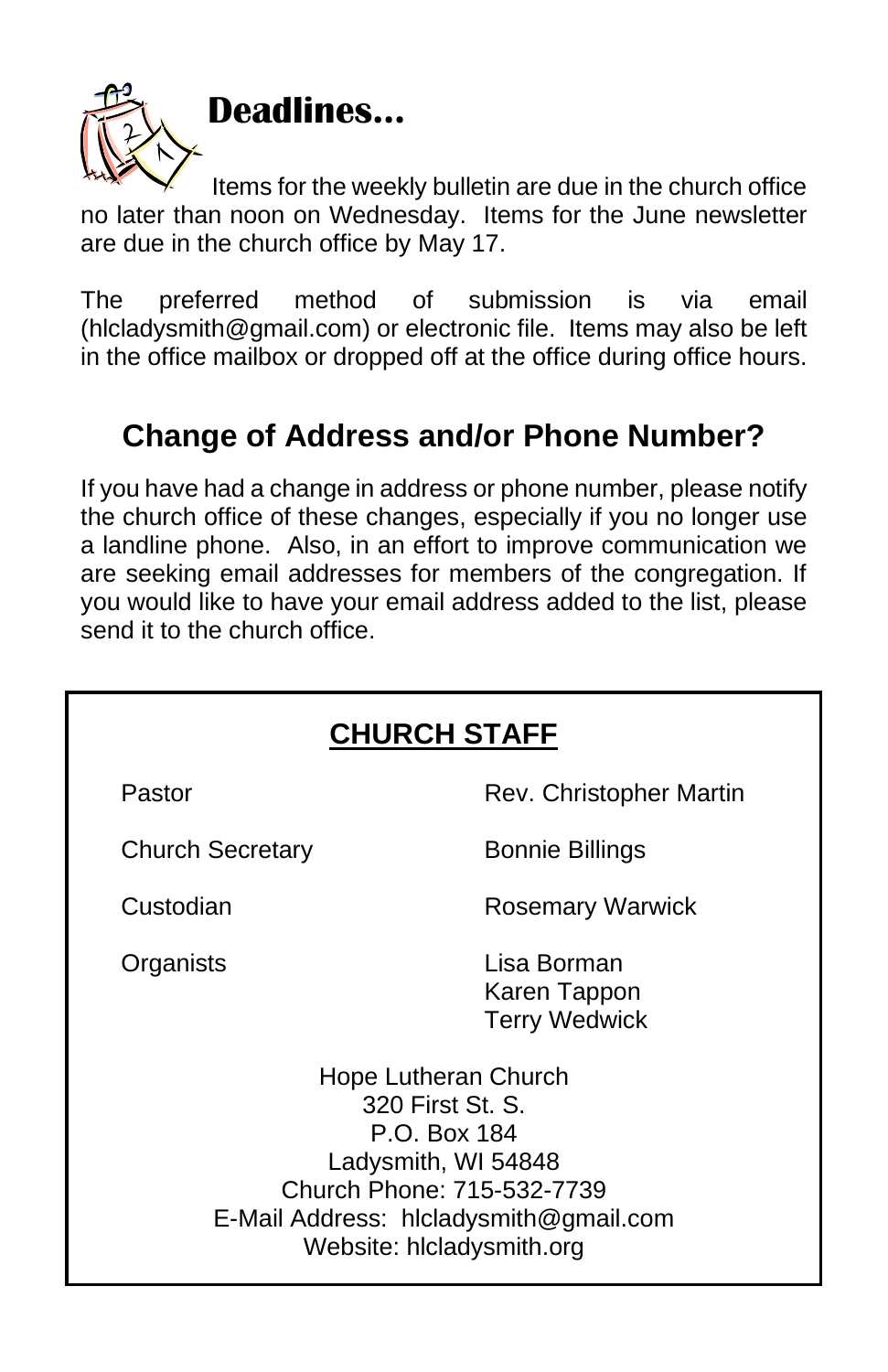#### **A LETTER FROM YOUR CHURCH COUNCIL**

Dear Members of Hope Lutheran Church,

As we are now into the  $2^{nd}$  quarter of the year, your Church Council and I wish to thank each and every one of you for the ways you continue to support our ministry at Hope Lutheran Church through the giving of your time, talent, and treasure for the extension of Christ's kingdom in this community. We cannot do the things our church does in the name of our risen Savior, Jesus, without you.

One of the most visible blessings we have as God's people of Hope Lutheran Church is our church building. As with any house made with human hands, our building needs a little attention every now and then to keep it a beautiful, attractive place to worship in, and we wish to invite you to help us with a couple of projects that are coming up in the near future.

Later this spring, our Property Committee will be overseeing a much-needed replacement of some windows in the office/education wing, and installation of mini split air conditioning units in the three offices, and the multipurpose room. Work is currently scheduled to begin in early June on both projects, with the window replacement coming first, followed by the installation of the mini split air conditioning units.

Funding for the window replacement was already included as a part of the Property Committee's 2022 budget. While we do have adequate funding from the Wuerth Estate and undesignated funds in the Memorial Fund to cover the expenses related to the air conditioning project, your Church Council would like to give you the opportunity to give as you feel led and are able, to help offset the expenses for the air conditioning so that we might be able to utilize the funds in the Wurth Estate or undesignated Memorial funds for additional needs down the road. If you would like to give a special gift toward this project, please place it into the offering box at Sunday worship or deliver it to the church office in person or by mail, and note that your offering is for the air conditioning project.

We also ask you to mark your calendars for Saturday, May 21, as we will be having a special Church Workday to help with some deep cleaning and other projects to help spruce up the church building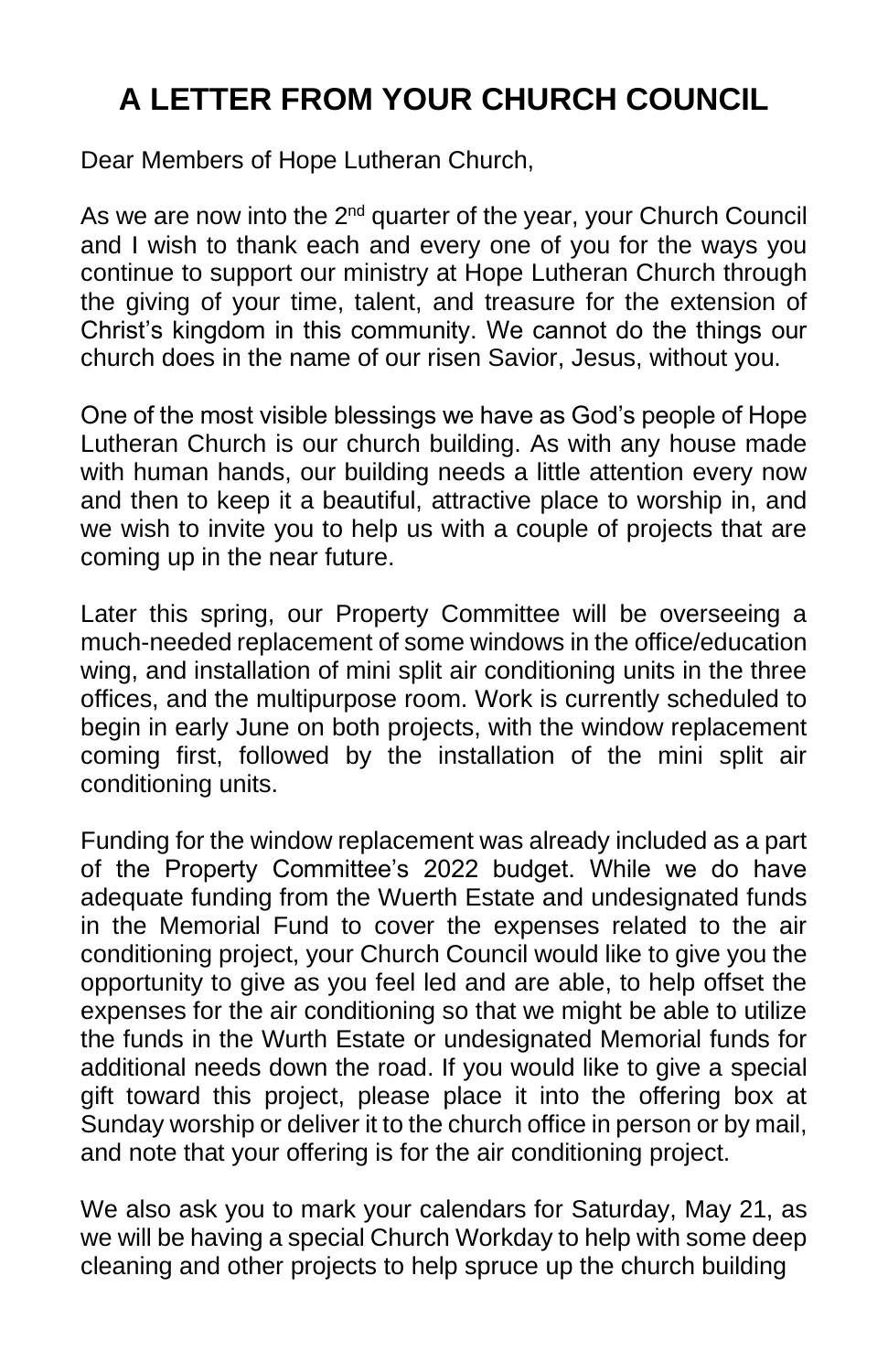*(Church Council, cont.)*

inside and out, as this has not been done for a few years. We will have several jobs for all ability levels. We will begin at 9 a.m. and wrap up before lunch time. If you cannot help that day but would like to help with another task at another time, please let us know! More information on this will be coming out shortly as to what we need assistance with.

Again, we wish to thank the members of Hope Lutheran Church for the many ways in which you contribute to the life and vitality of this community of faith. We look forward to continuing to allow ourselves to be open to the work of the Holy Spirit in the life of this congregation as we step out in faith, boldly proclaim the gospel of Jesus Christ, and make disciples of Jesus who follow Him in faith and in daily living.

#### In Christ,

Pastor Martin and the Church Council of Hope Lutheran Church

### 開閉窗尾 開色胃尾

The Choirchimes of Hope will be rehearsing on Wednesdays, May 4, 11 & 18 and will play at the worship service on Sunday, May 22. This will be the last performance of the season. If you would like to play or have questions about this group, please contact Heidi Jo Sovacool

Members of the Choirchimes of Hope and their families will have an end of the year potluck on Wednesday, May 25 at 6:00pm in the fellowship hall.

Thank you to everyone who shared their talents by singing with the Palm Sunday and Easter choirs. Your gift of music made these services even more special.

*"Let the message of Christ dwell among you richly as you teach and admonish one another with all wisdom through psalms, hymns, and songs from the Spirit, singing to God with gratitude in your hearts." Colossians 3:16*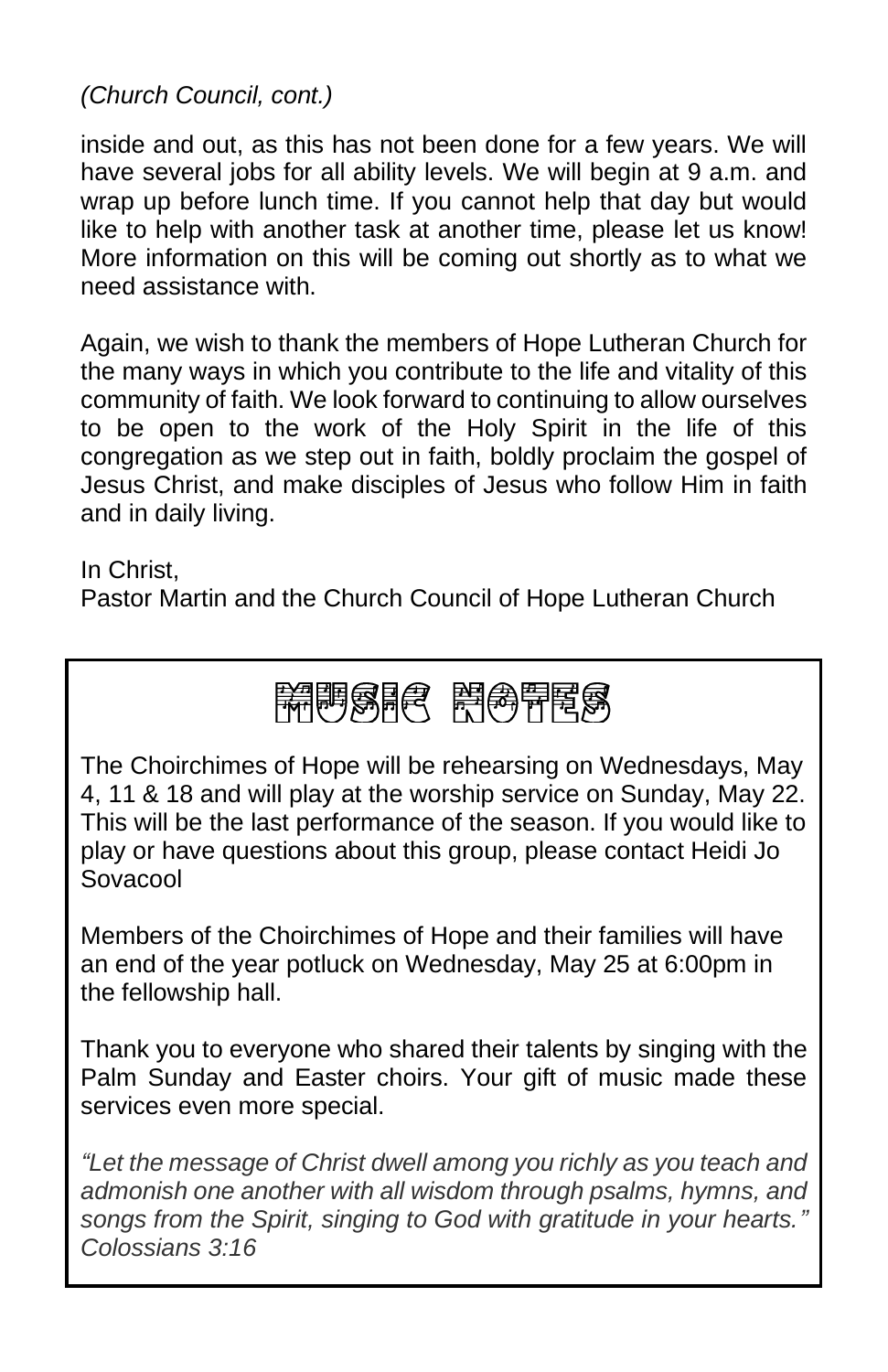

The Hope Lutheran Food Pantry serves those in need throughout Rusk County. The Pantry is open Mondays 1:00-3:00pm and Fridays 9:30-11:30am. The pantry will be closed on Memorial Day, May 30. Volunteers are needed on May 2 & 116 beginning at 9:00am to help unload the Feed My People delivery and to stock food pantry shelves. If you are interested in volunteering or have questions, please contact Josi Hamilton (715-532-6052).

Donations of non-perishable food items can be brought to the church during office hours or on Sunday mornings. Monetary donations can be sent to the church office or placed in the offering plate (clearly marked "Food Pantry").

#### **MANNA Meals**

The MANNA Meals will be held at Hope Lutheran Church on Thursday, May 26 with serving from 5:00-6:00pm. This is a free meal providing food and fellowship to those in need. This month's meal is sponsored by the Rusk County Catholic Cluster.

#### **Scrip Program**

Scrip cards are sold following worship most Sundays. Scrip cards are currently available for Ladysmith Fresh Market, Walmart, Kwik Trip, Holiday, DQ, Subway and McDonald's. Scrip cards can also be ordered from a list of other businesses (special orders must be paid for in advance). Through the scrip program you receive the full value of the cards and a percentage of every card sold is returned to the church as a charitable contribution.

Proceeds from the Scrip program go towards building and maintenance needs. Please stop by the table in the multi-purpose room following worship to purchase cards or for more information.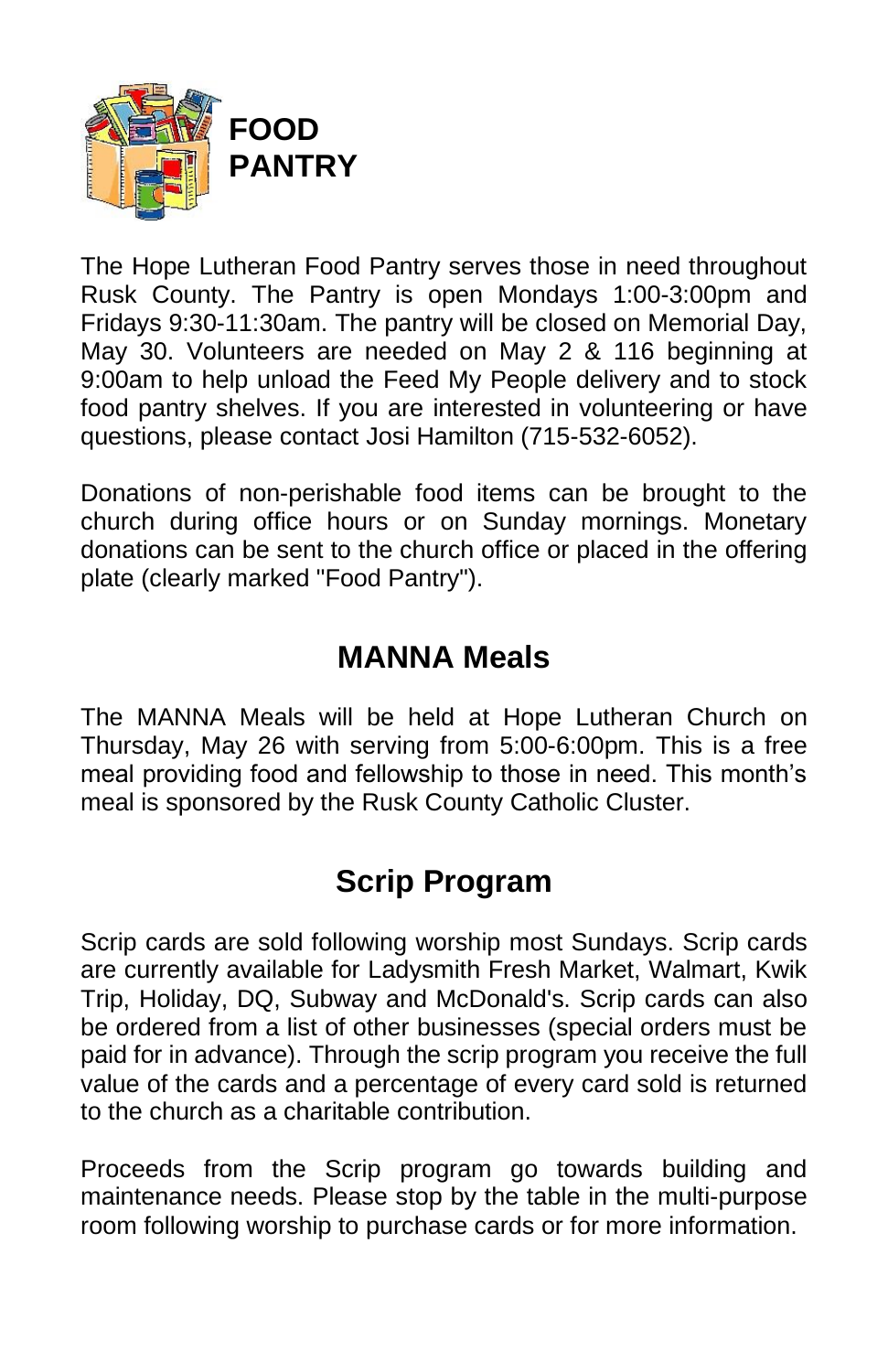#### **SUMMARY OF COUNCIL MEETING April 19, 2022**

**Church Membership:** According to the constitutional bylaws of Hope Lutheran Church a member must have communed or given financially in the previous two years to be considered an active member. There are 465 people listed on our roster who do not meet the membership requirements as of the two-year period ending March 22, 2022. These people have been moved to an inactive list. The current active membership is 257.

**Committee Structure Task Force:** A task force to look at our leadership structure has been assembled. Members of this task force are Dave Borman, Brian Buchholz, Charlie Holtebeck, Rosemary Johnson, and Pastor Martin. They will be looking at more efficient ways to complete tasks and will give a broad look at priorities and responsibilities. The goal is to have recommendations in place by the next annual meeting.

**Air Conditioning:** A quote of \$10,550 was received from Doug's Heating for installing air conditioning in the office and the multipurpose room. Council voted to accept this bid and proceed with installation.

**Church Work Day:** A work day will be held on May 21 to do spring cleaning and yard clean up at the church.

**Adult Education & Fellowship:** Bible studies will break for the summer and resume in the fall. Next meeting: May 6 at 11:00am.

**Congregational Care & Outreach:** We will have a presence at the Saturday farmer's market. Continuing to planning for the Grief Share program to start in the fall. Next meeting: May 10 at 3:00pm.

**Property:** The higher skilled aspects of the Maintenance position are now being contracted out. Will be looking for someone to do basic maintenance. Next meeting: May 10 at 6:00pm.

**Social Ministries:** April benevolence and missions funds were designated for Nature's Edge Therapy and Samaritan's Purse. Next meeting: May 10 at 3:30pm.

*(continued)*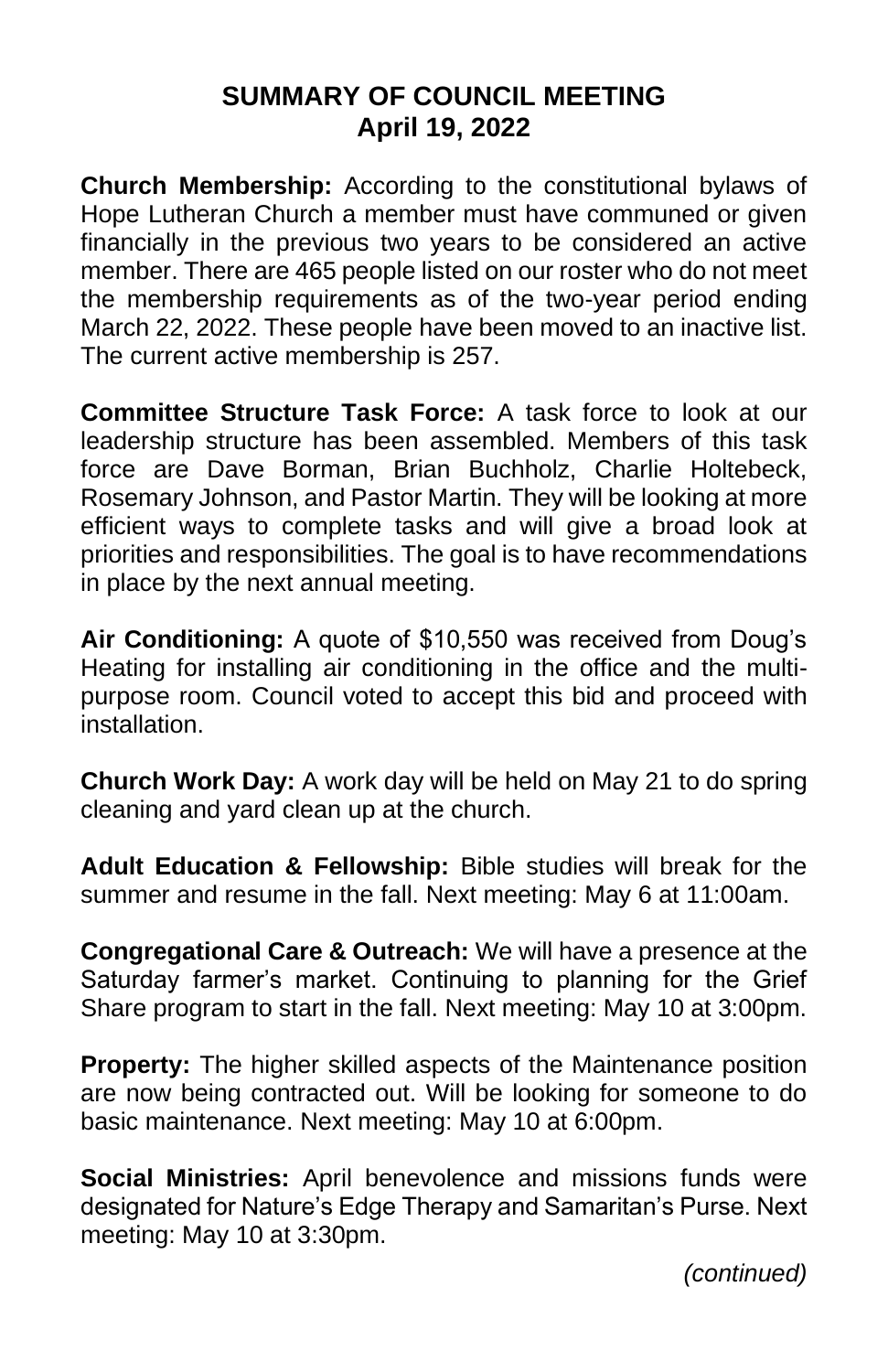*(Council Meeting Summary, cont.)*

**Stewardship & Finance:** A donation of \$1,000 was given for youth programming. Next meeting: May 10 at 5:30pm.

**Worship & Music:** Grape juice for Communion is now in purple cups. There will be a Wednesday service on the 3<sup>rd</sup> week of June, July and August. Next meeting: May 3 at 6:00pm.

**Youth Education:** Volunteer recognition will be May 1. VBS will be July 27. Rally Sunday has been set for September 11. Next meeting: May 1 at 10:15am.

**Youth Ministry:** Committee wishes to thank everyone who helped with the Lenten soup suppers and the Easter breakfast. Next meeting: May 2 at 6:00pm.

**Next Council Meeting:** May 17 at 6:30pm.

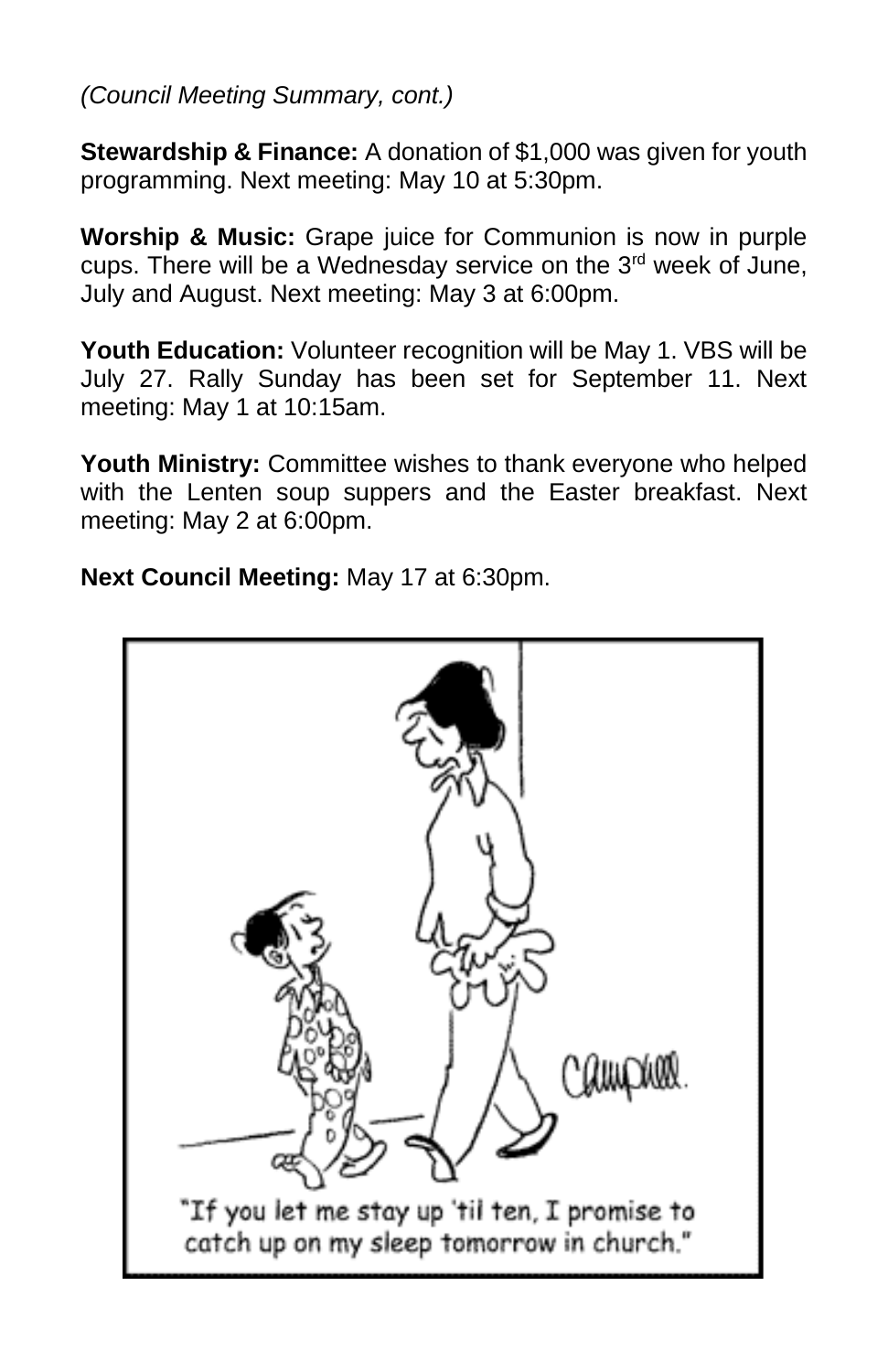

 **May Worship Assistants**

| 1  | Ushers<br>Lector<br>Comm. Asst.<br>Projection          | Dave Borman, George Lawrence<br>George Lawrence<br>Linda Reissner<br>Don Bartig                 |
|----|--------------------------------------------------------|-------------------------------------------------------------------------------------------------|
| 8  | <b>Ushers</b><br>Lector<br>Comm. Asst. .<br>Projection | Gordie & Bev Dukerschein<br>Gordie/Bev Dukerschein<br>Irene Titera<br>Don Bartig                |
| 15 | <b>Ushers</b><br>Lector<br>Comm. Asst.<br>Projection   | Judy Soyring, Irene Titera<br><b>Charlie Holtebeck</b><br><b>Chris Holtebeck</b><br>Dave Borman |
| 22 | Ushers<br>Lector<br>Comm. Asst.<br>Projection          | Kathy Ducommun, Nick Sovacool<br><b>Bonnie Billings</b><br>Linda Campbell<br>Dave Borman        |
| 29 | <b>Ushers</b><br>Lector<br>Comm. Asst.<br>Projection   | Dave Borman, Linda Reissner<br>Linda Campbell<br>Linda Campbell<br>Don Bartig                   |

#### **Prayer Concerns**

If you have asked to have someone listed in the prayer concerns in the Sunday bulletins, please contact the church office (715- 532-7739 or [hlcladysmith@gmail.com\)](mailto:hlcladysmith@gmail.com) with periodic updates so that we can keep the list current. If we do not receive an update, the person will be removed from the list after one month.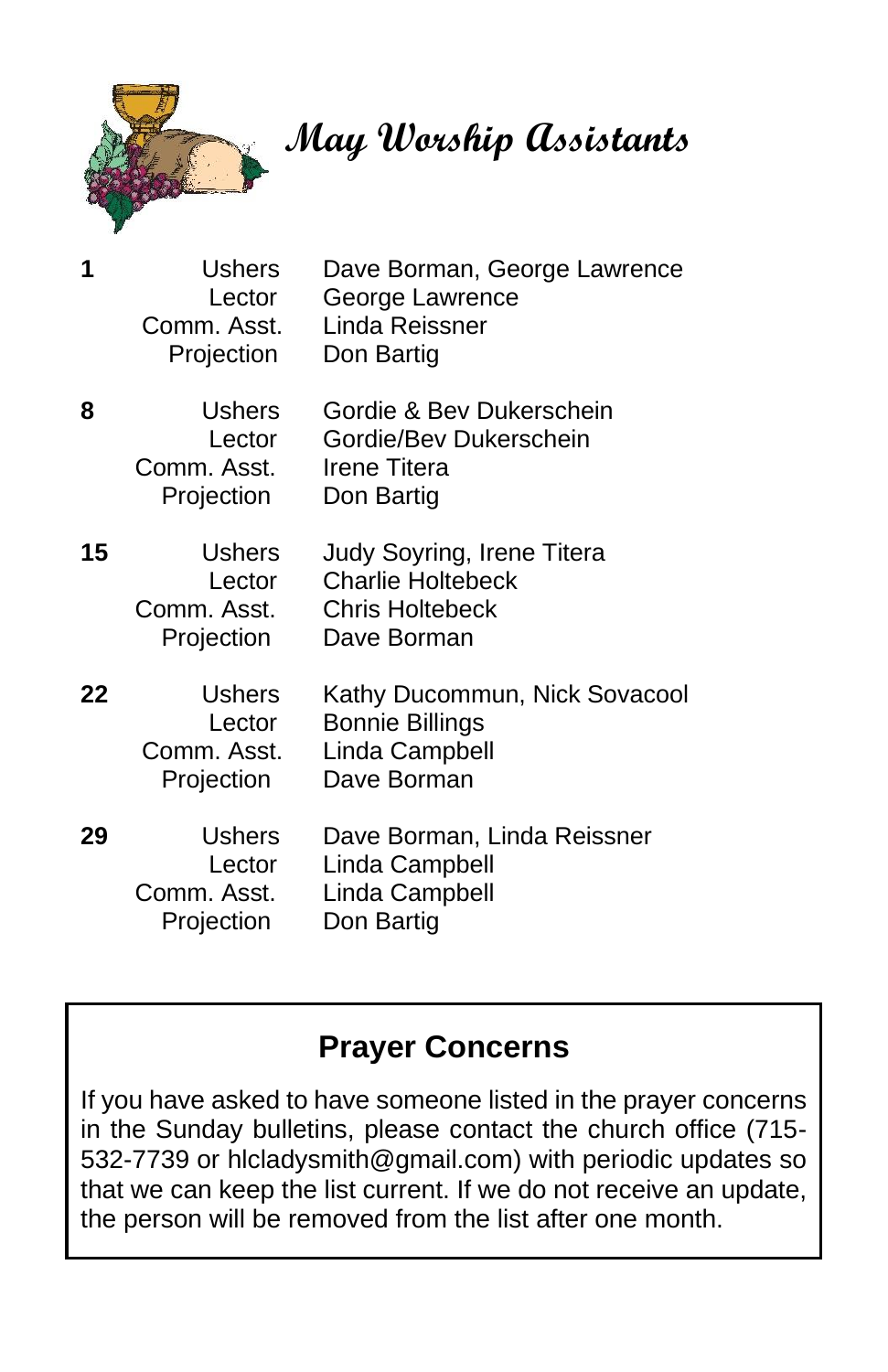

- **1** Suzanne Staudacher **21** Judy Frey
- **2** Noreen Kurth **Alex Krisik**
- 
- **5** Sawyer Roach Lauren Glinsky
- 
- **8** Luann Robertson **23** Kari Mulholland
- **9** Dave Borman **Tori Petrus**
- **10** Whitney Anderson **24** Kjell Olson
- 
- **12** Chris Holtebeck Richard vanDoorn Rosemary Johnson **26** Carol Hillan Lelan Warren **28** Heidi Dedrickson
- 
- **15** Cindy Pohlman **29** Chandler Krisik Nolan Kammerud Bill Loser
- Kaylee MacArthur **Kris Tauchen**<br>Charissa Morgan **Chart Stand Stand Stand** Chark **Charissa Morgan** Michael Rausch Dawn Hills
- Heather Isham **Oryn Soviak** Jefferson Swanson **31** Wendy Kroening
- **19** Betsey Elling Julie Kenyon Alyiah Kruse Chase Wiemer
- **2** Luann & Danny Robertson **19** Ken & Sue Molstad
- **3** Pat & Charissa Morgan **Doug & Tami Moore**
- **10** Deborah & Greg Lentsch **23** Wayne & Karen Tappon
- **14** Mark & Melissa Bentley **26** Terry & Sally Anderson
- **16** Cindy & Kevin Albus **27** Jessica & Derrick Sands
- **17** Margaret & Al Jennerman
- **4** Brad Shultz Jacob Swanson
- **6** Cindy Molstad **22** Gretchen Pedersen Barb Root **Rick Snyder** 
	-
- **11** Taylor Nelson **Kyrsten Olson** 
	- Judy Soyring **25** Sharon Baarlie
		-
- **13** Roy Anderson Bev Dukerschein Sophia Duzy **Erin Kavanagh**
- **16** Kaden Becker **Fern Molstad 100<sup>th</sup>**
- **17** Harry Brooks Stephanie Samardzich
	-

- 
- 
- 
-